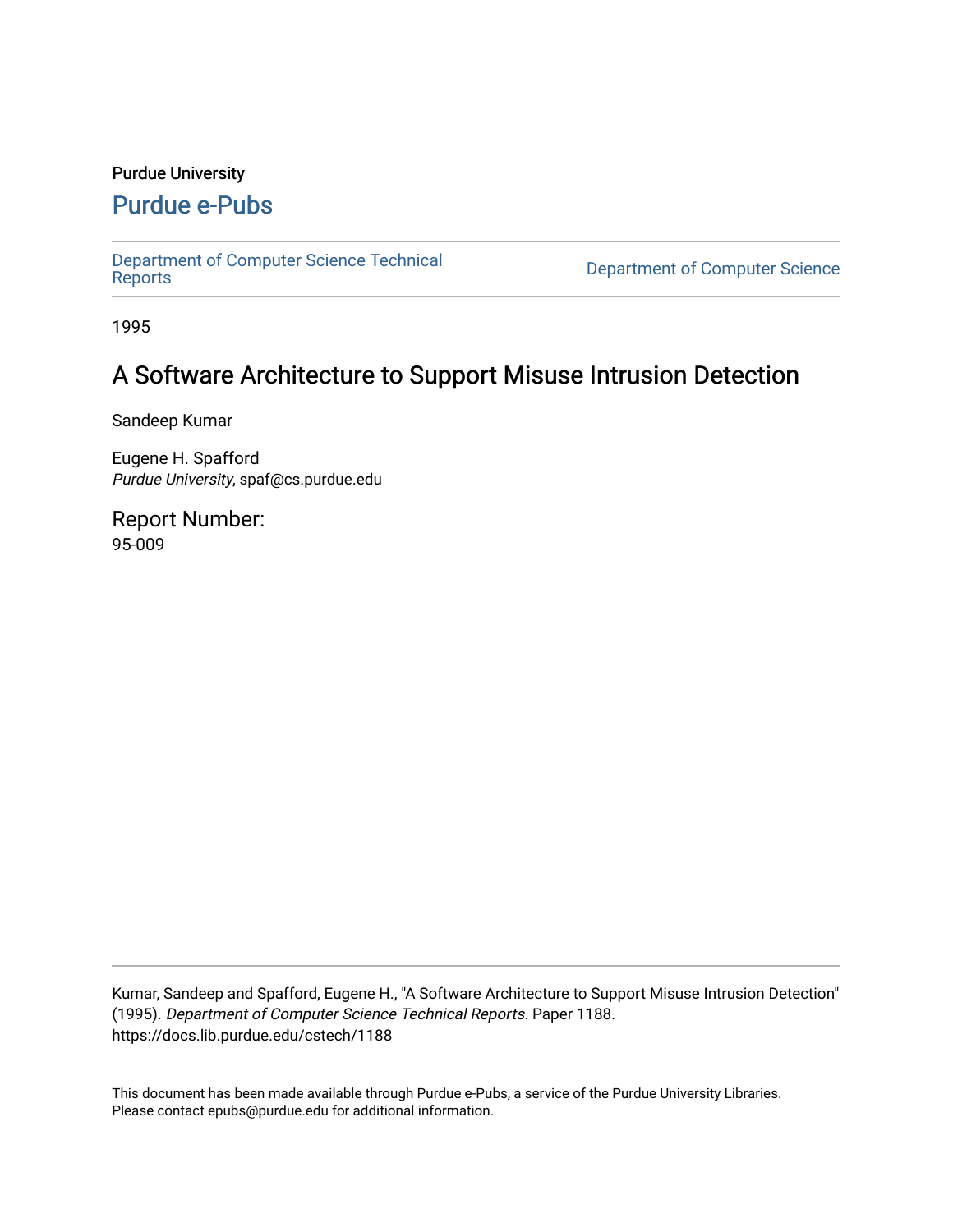### A SOFfWARE ARCHITECTURE TO SUPPORT MISUSE INTRUSION DETECTION

**Sandeep Kumar Eugene H. Spafford**

**Department of Computet Science Purdue University West Lafayette, IN** *47907*

> **CSD·TR-9S-009 March 1995**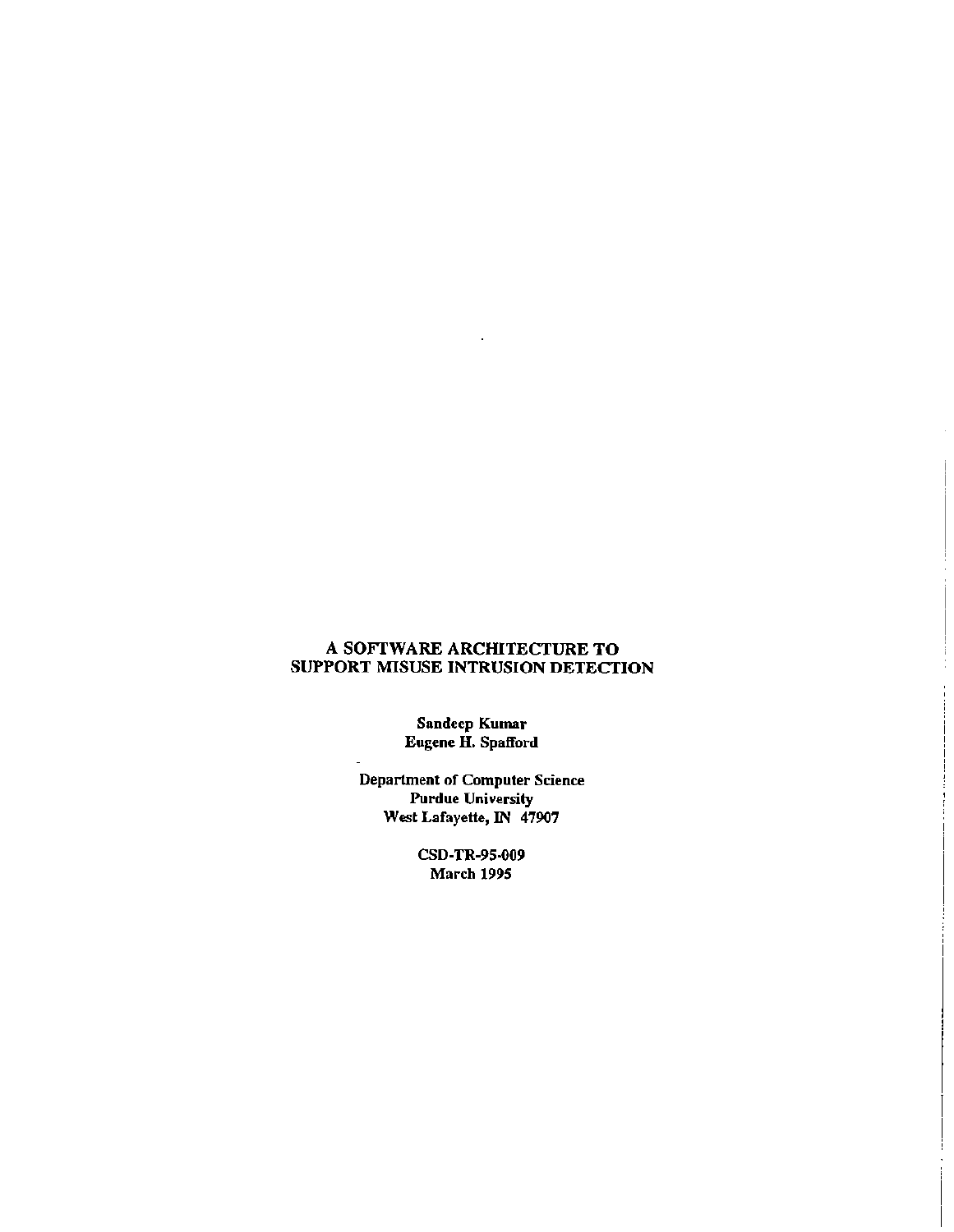## A Software Architecture to support Misuse Intrusion Detection.\* Technical Report CSD-TR-95-009

Sandeep Kumar Eugene H. Spafford

The *COAST* Project Department of Computer Sciences Purdue University West Lafayette, IN 47907-1398 {kumar,spaf}@cs.purdue.edu

March 17, 1995

#### Abstract

Misuse Intrusion Detecl.ion has traditionally been understood in the literature as the detection of specific, precisely representable techniques of computer system abuse. Pattern matching is well disposed to the representation and detection of such abuse. Each specific method of abuse can be represented as a pattern and many of these can be matched simultaneously against the audit logs generated by the OS kernel. Using relatively high level patterns to specify computer system abuse relieves the pattern writer from having to understand and encode the intricacies of pattern matching into a misuse detector. Patterns represent a declarative way of specifying what needs Lo be detected, instead of specifying how it should be detected. We have devised a model of matching based on Colored Petri Nets specifically targeted for misuse intrusion detection. In this paper we present a software architecture for structuring a pattern matching solution to misuse intrusion detection. In the context of an object oriented prototype implementation we describe the abstract classes encapsulating generic functionality and the inter-relationships between the classes.

#### 1 Introduction

Intrusion Detection is an important monitoring technique in computer security aimed at the detection of security breaches that cannot be easily prevented by access and information flow control techniques. These breaches can be a result of software bugs, failure of the authentication module, improper computer system administration, etc. Intrusion detection has historically been studied as two SUb-topics: *anomaly detection* and misuse *detection.* Anomaly detection is based on the premise that many intrusions appear as anomalies on ordinary or specially devised computer system performance metrics such as 1/0 activity, CPU usage, etc. By maintaining profiles of these metrics

<sup>&</sup>quot;This work was funded by the Division of IN FQSEC Computer Science, Department of Defense.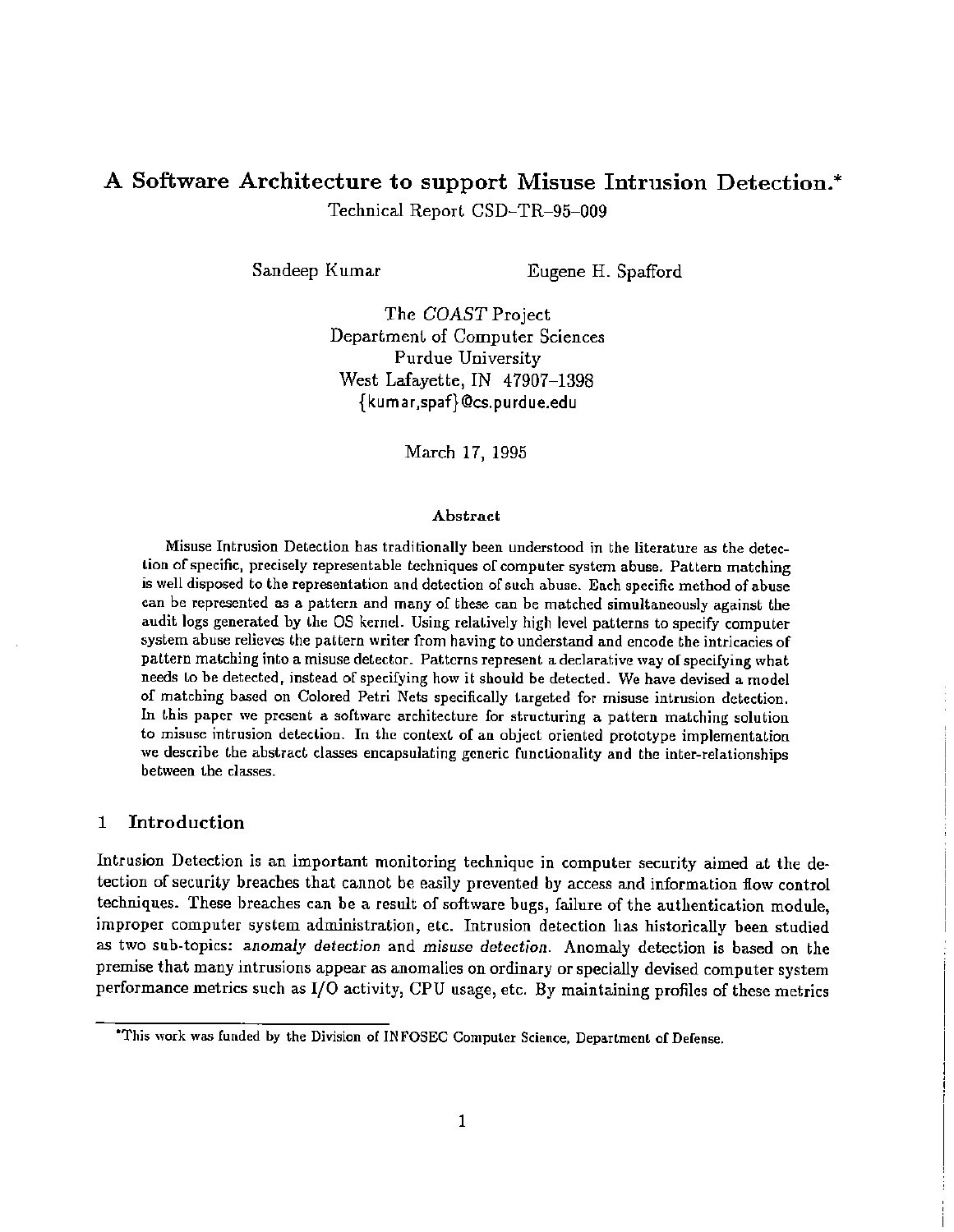for different subject classes, for example individual users, groups of users or programs and monitoring for large variations on them, many intrusions can be detected. Misuse intrusion detection has traditionally been understood in the literature as the detection of specific, precisely representable techniques of computer system abuse. For example, the detection of the Internet worm attack by monitoring for its exploitation of the fingerd and sendmail bugs [Spa89] would fall under misuse detection.

Several approaches to misuse detection have been Lried in the past. They include language based approaches to represent and detect intrusions  $[HCMM92]$ , developing an API<sup>1</sup> for the same [Sma95], expert systems [SSHW88, Sma88, BK88] and high level state machines to encode and match signatures [llg92, PK92]. We proposed using a pattern matching approach to the representation and detection ofintrusion signatures [KS94c]. This approach resulted from a study of a large number of common intrusions with the aim of representing them as signatures [KS94a]. The signatures were then classified into categories based on their theoretical tractability of detection. We consider the following to be unique advantages specific to our model of pattern represention and matching.

- Sequencing and partiaJ order constraints on events can be represented in a direct declarative manner. Systems that use expert system rules to encode misuse activity only do so indirectly because it is hard or inefficient to specify temporal relationships between facts in rule antecedents. [llg92, PK92] permit the specification of state transition diagrams to represent misuse activity but their transition events are high level actions that do not directly correspond to system generated events. ASAX [HCMM92] is the closest to our approach but ASAX is less declarative. In specifying patterns in their rule based language RUSSELL one must explicitly encode the order of rules that are triggered at every step. While [HCMM92] tends to be a mechanism for general purpose audit trail analysis, our effort is a combination of mechanism and policy. The features provided in our work are closely tied to the intrusion characteristics we are trying to detect.
- Our model provides for a fine grained specification of a successful match. The use of pattern invariants (to be explained later) allows the pattern writer to encode patterns that do not need to rely on primitives built into the matching procedure to manage the matching, for example to clean up partial matches once it is determined that they will never match. This frees the matching subsystem from having to provide a complete set of such primitives and, in the process, tying the semantics of pattern matching with the semantics of the primitives.

Our method also has the following benefits but these are not necessarily a consequence of our approach.

Portability. Intrusion signatures can be moved across sites without rewriting them to accom· modate fine differences in each vendor's implementation of the audit trall. Because pattern specifications are declarative, a standardized representation of patterns enables them to be exchanged between users running variants of the same flavor of operating system, with varying audit trail formats.

<sup>&</sup>lt;sup>1</sup> Application Programming Interface, i.e. a set of library function calls employed for representing and detecting intrusions.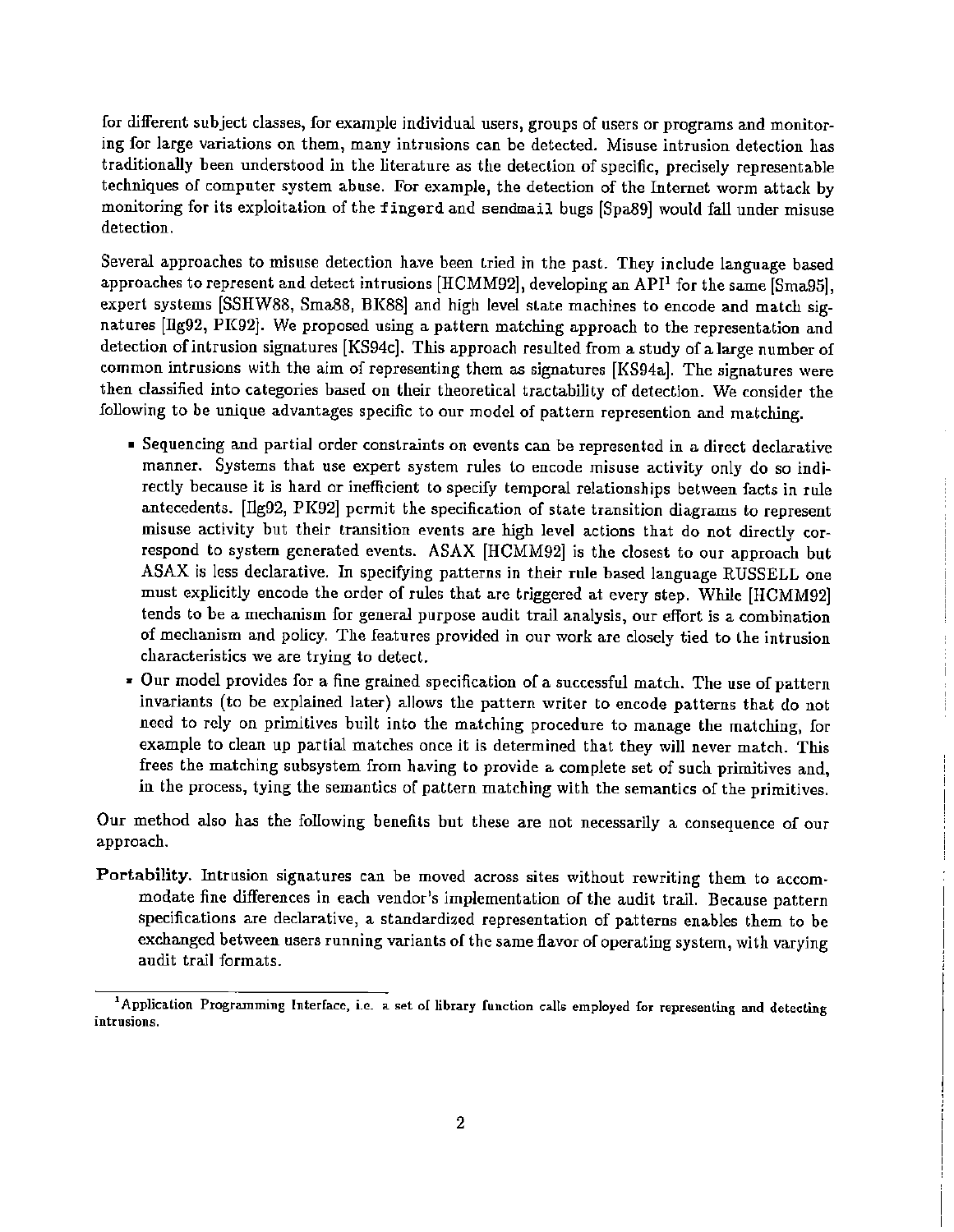Declarative Specification. Patterns representing intrusion signatures can be specified by defining what needs to be matched, not how it is matched. That is, the pattern is not encoded by the signature writer as code that explicity performs the matching. This cleanly separates the matching from the specification of what needs to be matched.

In this paper we describe our implementation of the model in [KS94c]. Although we have used a popular object-oriented programming language  $(C++)$  for our effort, the technique does not require it. Our implementation is directed at providing a set of integrated classes that can be used in an application program to implement a generic misuse intrusion detector. Our implementation also suggests a structure of classes encapsulating generic functionality and the inter-relationships between the classes to design any misuse detector. The paper also describes that structure.

The implementation is ongoing and measurements ofits speed and resource requirements will appear in a later paper. Our choice of the language was dictated by the free availability of high quality implementations of the language, our familiarity with it and the linguistic support provided in it to write modular programs. The set of integrated classes we have developed can be programmed in many other Object Oriented languages as well because no properties specific to C++ have been assumed or used. We only exploit the language's encapsulation and data abstraction properties. We use the word *class* in a generic sense and the corresponding notion from many other languages can be substituted here.

#### 2 Our Approach

The model of pattern representation and detection on which the implementation is based, and its theoretical properties were first described in [KS94b] and later refined in [KS94c]. Briefly, each intrusion signature is represented as a specialized graph in this model. We have used the example of detecting TCP connections using IP datagrams to illustrate the various elements of our approach [see fig. 1]. The appendix outlines examples of system vulnerabilities and their representation in this model that would be more suitable for detection using a  $C2<sup>2</sup>$  audit trail. These graphs are an adaptation of Colored Petri Nets [Jen92] with guards defining the context in which signatures are considered matched. Vertices in the graph represent system states. The pattern represents the sequence of events and its context that forms the core of a successful intrusion or its attempt. Patterns may have pre-conditions and post-actions associated with them. A pattern pre-condition is a logical expression that is evaluated at the time the pattern springs into existence. It can also be used to set up state that may be used later by the pattern. Post-actions are performed whenever the pattern is matched successfully. For example, it might be desirable to raise the audit level of a user if he fails a certain number of login attempts within a specified time duration. This is easily expressed as a post-action. Patterns may also include invariants to specify that another specified pattern specification cannot appear in the input stream while the main pattern is being matched. If a pattern is regarded as a set of event sequences *P* that it matches, and an invariant is regarded as another set of event sequences  $I$  that the invariant matches, then a pattern with an invariant specification corresponds to the set P  $\land$   $\overline{I}$ . A pattern can have more than one invariant. That

<sup>&</sup>lt;sup>2</sup>A DoD security evaluation criteria class requiring auditing and unavailability of encrypted passwords [oDS85].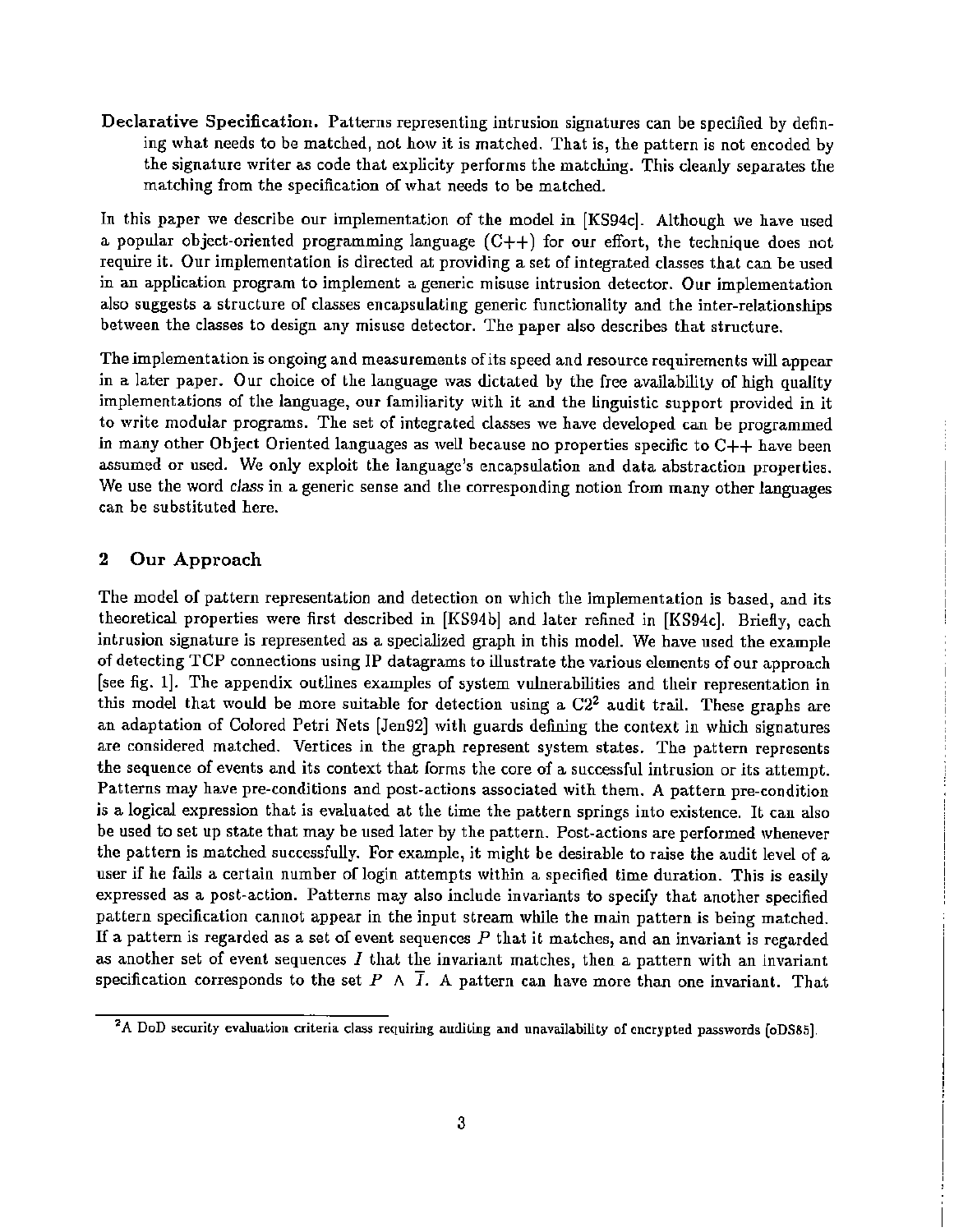corresponds to  $P \wedge \overline{I_1} \wedge \cdots \wedge \overline{I_n}$ . For example, a pattern that matches process startups and records all file accesses by the process may require an invariant that ensures that the process has not exited while the principal pattern is being matched. From the practical viewpoint of specifying intrusion patterns, invariants usually result in more efficient matching rather than adding functionality to the pattern specification.

As a concrete example of a pattern, consider the monitoring of TCP connections on a fast gateway by examining each packet that passes through it. The example highlights how stateful matching involving a sequence of events can be represented in our model. The example is drawn from a familiar domain and illustrates that the model is independent of the nature of the underlying events.

A TCP connection setup between the initiator S and the recipient Dinvolves a three-way handshake [Com91]. The first segment of the handshake involves sending an IP datagram from S to D with the SYN bit set in the code field. In response to this SYN packet D sends a datagram that acknowledges the SYN packet and sets the SYN bit to continue the handshake. The final message is the acknowledgement of the second SYN and is sent from S to D.

Thus, in order to detect simplified TCP connections not involving retransmissions we can monitor for the sequence:

- 1. A SYN packet, from a source S to a destination D.
- 2. A SYN+ACK, from D back to S.
- 3. An ACK, from S to D.

Pictorially this looks like:



Figure 1: Matching a TCP connection

Pre-condition: none Guards:

Tep" thi,[SYN] = 1&& (FROMYORT = thi,[FROMYORTJ) && (thi,[TO.PORT] = RLOGINYORT) && (FROM.l10ST =thi,[FROM.HOSTJ) && (TO.HOST =thi,[T0.l10STJ)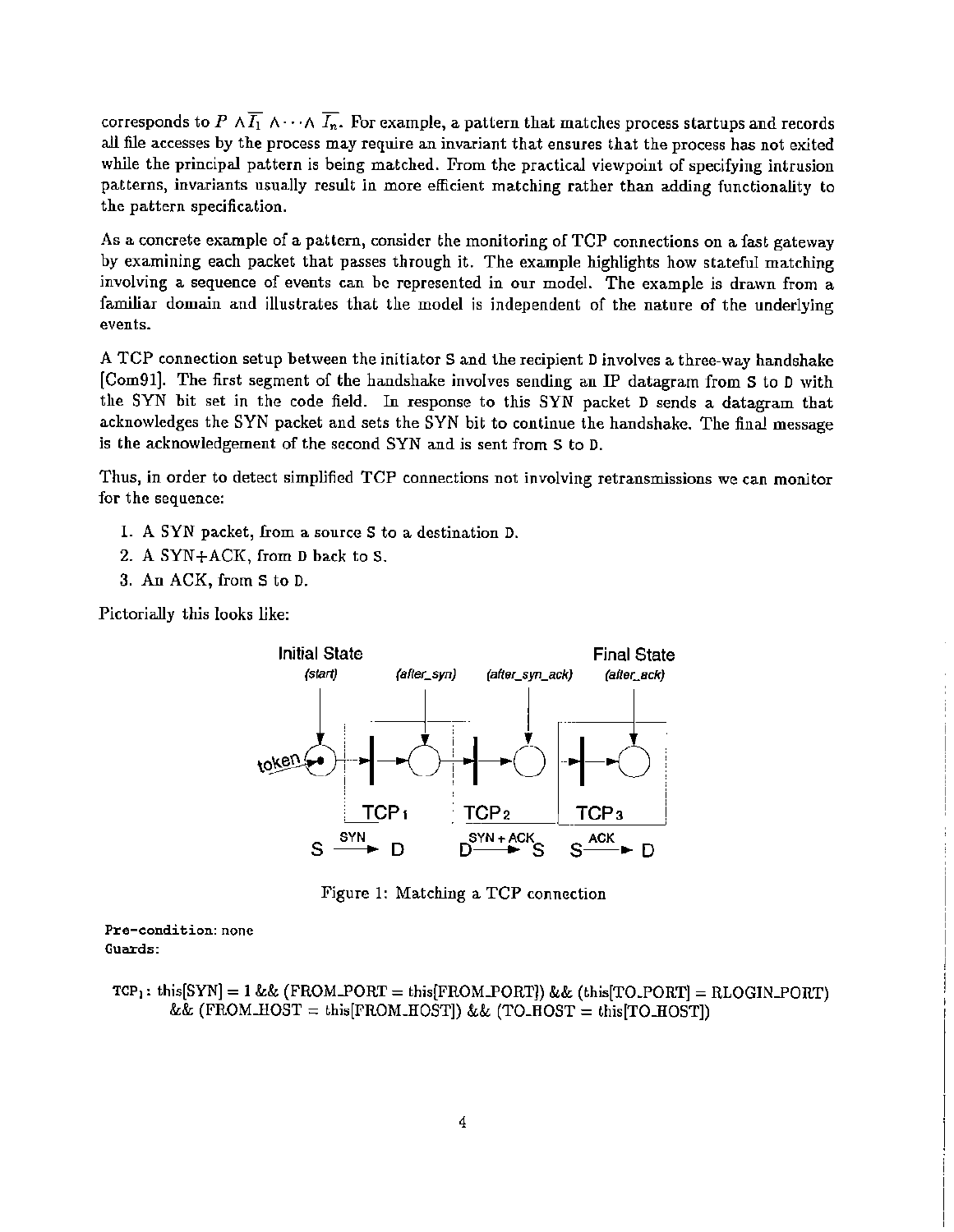(If this packet is a SYN packet destined to the RLOGIN port, store its source and destination host and *source* port in the token).

 $TCP_2: this [SYN] = 1 \&\& (this [FROM.PORT] = RLOGIN.PORT) \&\& (this [TO.PORT] = FROM.PORT)$  $&\&$  (this[FROM\_HOST] = TO\_HOST)  $&\&$  (this[TO\_HOST] = FROM\_HOST)

(If *this packet* is a *SYN packet [rom the RLOGIN port* of a *host whose* name *matches that stored in the token, destined to the host and port corresponding to this <i>token's variables FROM\_HOST* and *FROM\_PORT then lire the transition).*

 $TCP_3$ : this $[SYN] = 0$  && (this[FROM\_PORT] = FROM\_PORT) && (this[TO\_PORT] = RLOGIN\_PORT)  $\&\&$  (this[FROM\_HOST] = FROM\_HOST)  $\&\&$  (this[TO\_HOST] = TO\_HOST)

*(Any* non SYN packet flows from *(FROM\_HOST, FROM\_PORT)* to *(TO\_HOST, TO\_PORT))*.

Invariant: No RESET flows from  $D \rightarrow S$ . Post Action: Print that a TCP connection has been established between S & D.

Transitions are labeled by event types, in fig. 1 all transitions are labeled with the type TCP. This means that the transition can potentially be triggered by a TCP packet. Tokens have state associated with them, often used to store data from events. In the example these are FROM\_PORT, TO\_PORT, FROM\_HOST and TO\_HOST. The pattern is considered matched when a token reaches the final state. In order for a transition to trigger there must be a token in its input state that satisfies the guard at the transition. The guards placed at each transition are shown above. Guard expressions permit the extraction of data from events for later use or allow the constraining of events that can match a transition. Expressions involving this use the array indexing operator [] found in many programming languages to refer to data from the current packet for the transition. Each packet is converted into an object and its *public* member functions can be called using the this[pub\_mam\_fun] syntax to extract data from it. In our example, the pattern guards make use of the member functions SYN() to test whether the TCP packet has the SYN bit set, FROM\_PORT() to retrieve the source port from the packet etc. RLOGIN\_PORT is a global variable defined outside the pattern definition. For a more detailed description of the syntax and use of expressions see [KS94b]. This paper assumes the suitability of the model to misuse intrusion detection. That justification was done in [KS95].

Given the premise that patterns conforming to the model need to be represented and matched by applications, the implementation of this model can be broken down into the following sub-problems:

- 1. The external representation of patterns. That is, how does the pattern writer encode patterns for use in matching.
- 2. The interface to the event source. In our example it would be the interface to IP datagrams.
- 3. Dispatching the events to the patterns and the matching algorithms used for matching.

These issues are discussed in the next section. In addition to solving these requirements, our implementation is designed to simplify the incorporation of the following:

- The ability to create patterns and to destroy them dynamically, as matching proceeds.
- The ability to partition and distribute patterns across different machines for improving per-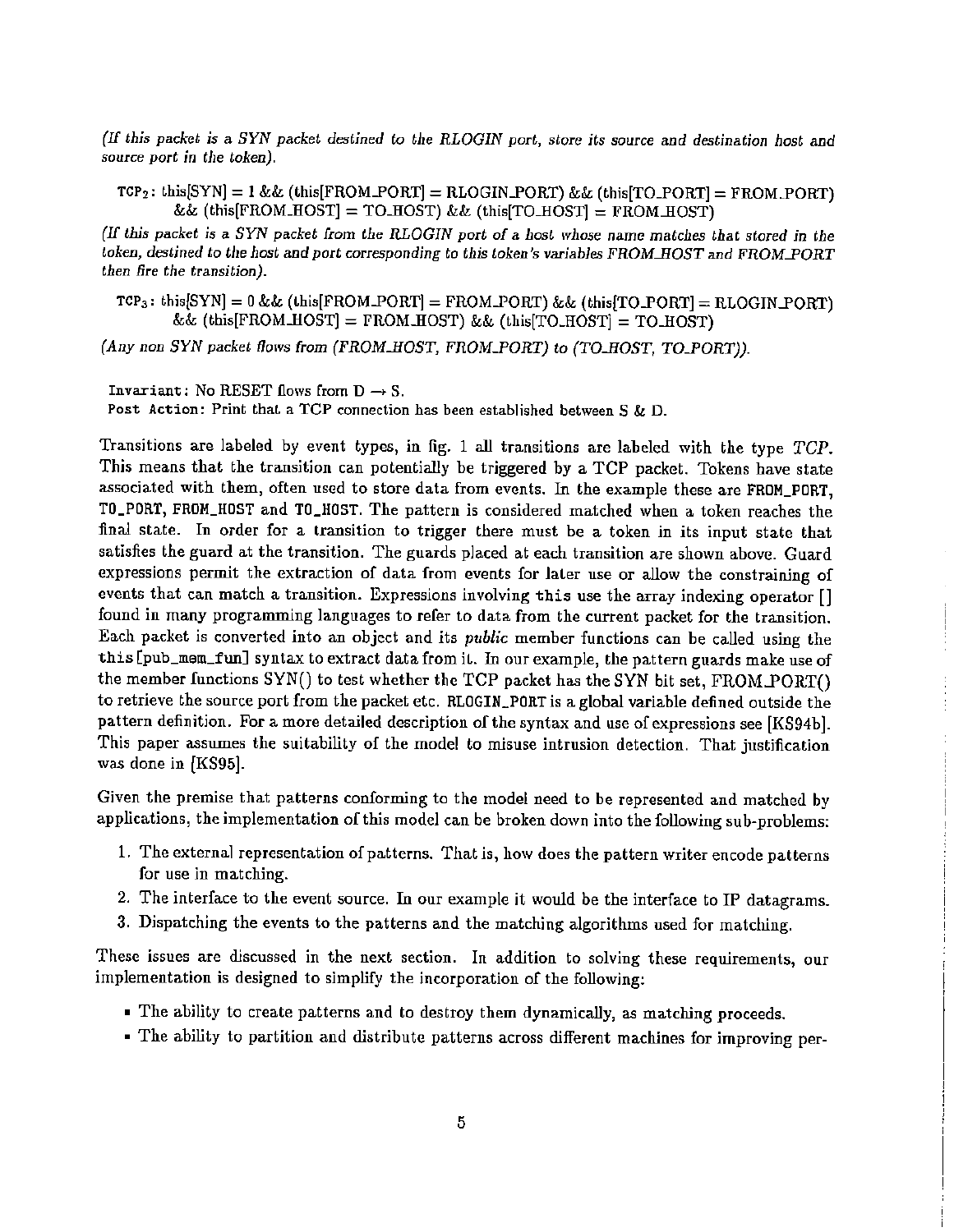formance.

- The ability to prioritize matching of some patterns over others.
- The ability to handle multiple event streams within the same detector without the need to coalesce the event streams into a single event stream.

We describe our design in the next section and show how the library classes implement the design.

## 3 Overall Architecture

The library consists of several classes, each encapsulating a logically different functionality. An application program that uses the library includes appropriate header files and links in the library.

The external representation of patterns (sub-problem 1) is done using a straightforward representation syntax that directly reflects the structure of their graph. These specifications can be stored in a file or maintained as program strings. When a pattern is needed to be matched in an application. a library provided routine (a class member function) is called that compiles the pattern description to generate code that realizes the pattern. This code is then dynamically linked to the application program and the pattern matching for that pattern is initiated. The application also instantiates a server for each type of event stream used for matching. Events are totally encapsulated inside the server object (sub-problem 2) and are only used inside pattern descriptions. As pattern descriptions are compiled they are added *to* the relevant server queue. The server accesses and dispatches events to the patterns on its queue in some policy specifiable order (sub-problem 3).

The application structure is explained below which gives an overall view of the application. Section 3.2 looks at the structure of events. Section 3.3 explains the structure of the server itself in detail and its relationship to the patterns that are instantiated by the application.

ţ

## 3.1 Application Structure

As an example application structure consider matching the pattern described in fig. 1. This may look as shown below. The function dotted\_decimal\_addr takes an integer (32 bits) and prints it as four integers corresponding to each octet of the integer, separated by a dot. This is a common way of writing internet host addresses.

```
cerr << "A TCP connection has been established between "
             << dotted_decimal_addr(from_HOST) << " and "
             «dotted_decimal_addr(to_HOST) «endl;
       return 1;
     int RLOGIN_PORT = 513;
     int print_tcp_conn(int from_HOST,
int to_HOST) //callback function
     {
//file application.C
1 #include "IP_Server.h"
2
3
4
5
6
7
8
9
10
11 }
```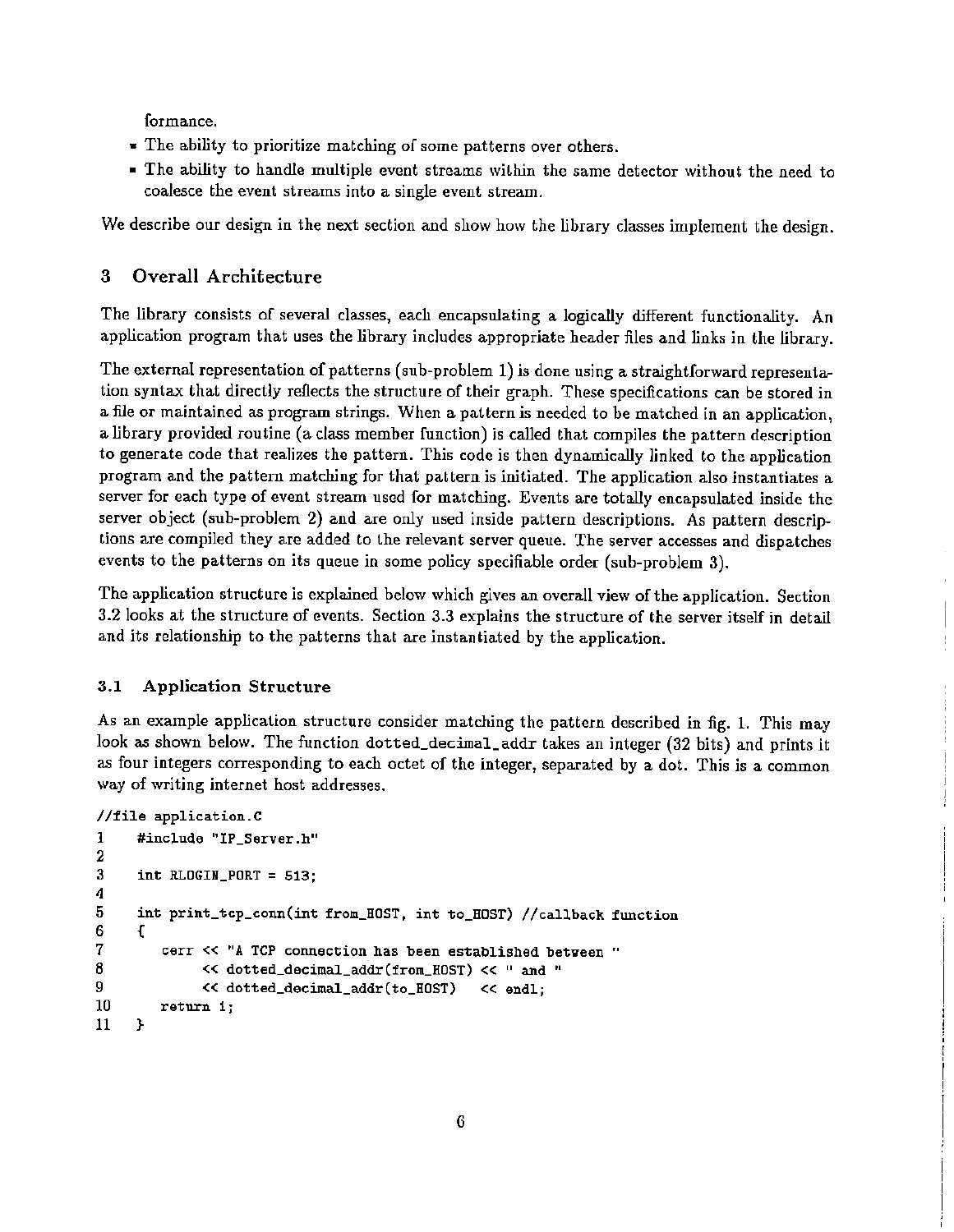```
\frac{12}{13}int main()<br>{
14 {
15 IP_Server S;<br>16 IP_Pattern *
          IPPattern *p1 = S.parse_file("patterns-ip"); //read pattern from "patterns-ip"
\frac{17}{18}18 /* duplicate a thread of control if necessary because run() doesn't return */<br>19 5.run():
          5.\text{run}():
\frac{20}{21}return(1);}
22 }
```
The application program makes use of an IP\_Server object. The server object understands the layout of events and the event types that can be legally used in a pattern definition. IP\_Server also knows how to access events, in this case from the machine's network interface, and how to dispatch them to the patterns that are registered with it. The server is also responsible for parsing pattern descriptions and can type-check the pattern specification because it understands the data format of the events. The call to the server member function parse\_file reads, compiles and registers a new pattern with the server object. When the server object is started with a call to  $S.\text{run}()$  it starts reading events and dispatching them. This consumes one thread of control as S.run() never returns. The server is responsible for implementing concurrency control methods to ensure that calls to its public member functions do not corrupt its internal state. Our implementation uses the idea of monitors [Hoa74J to ensure this. The pattern description contained in fIle *patterns-ip* looks like:

```
//file patterns-ip
1 extern int RLOGIN_PORT_CLIENT, RLOGIN_PORT_SERV, print_tcp_conn(int, int);
\frac{2}{3}3 pattern TCP_Conn_Mon "Monitor rlogin connections" priority 10
4 int FROM_PORT, FROM_HOST;<br>5 int TO PORT, TO HOST:
        5 int TO_PORT, TO_HOST;
```
The variable declarations define the color of the tokens in the pattern. Each token has four integers that can be accessed through the syntax this [FROM\_PORT], this[FROM\_HOST] etc.

```
6 state start;<br>7 nodup state
7 nodup state after_syn, after_syn_ack;<br>8 state after ack:
         state after_ack;
```
These are the stales of the pattern. after\_syn signifies the state after the initial SYN is observed, after\_syn\_ack signifies the observation of the initial SYN followed by a response SYN. nodup indicates that tokens in this state will not be duplicated to other states, rather they will be moved to other stales when the transition fires.

```
9 post_action { print_tcp_conn(FROK_HOST, TO_HOST); }
```
print\_tcp\_conn is called with token values corresponding to the token in the final state of the pattern.

```
10 neg invariant first_inv
```

```
11 state inv_start, inv_final;
```

```
12
```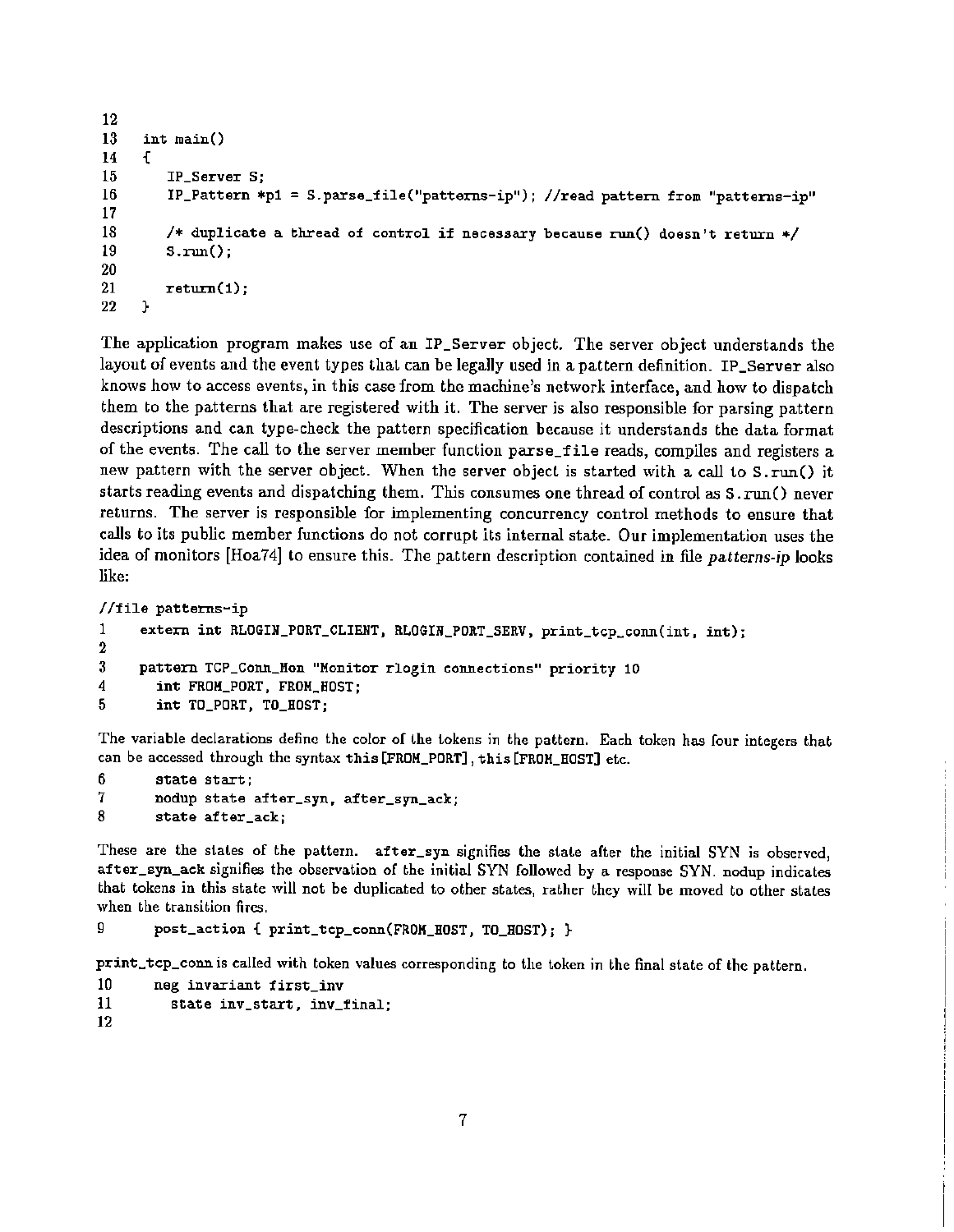```
13 trans rst(TCP)<br>14 <- inv_start
14 <- inv_start;
15 \rightarrow \text{inv\_final};<br>16 \qquad \qquad \qquad \qquad \qquad \qquad \qquad \qquad \qquad \qquad \qquad \qquad \qquad \qquad \qquad \qquad \qquad \qquad \qquad \qquad \qquad \qquad \qquad \qquad \qquad \qquad \qquad \qquad \qquad \qquad \qquad \qquad \qquad16 \vert \vert { this[RST] = 1 & TO_HOST = this[FROM_HOST] & this[TO_HOST] = FROM_HOST; }<br>17 and rst:
17 end rst;<br>18 end first
                 end first_inv
```
The invariant specifics that no reset should be received during connection formation. An invariant specification can itself be a graph. Whenever a token is moved from the start state of the pattern, its copy is placed in the start state of the invariant. This token can have part of its color defined because the firing of a transition may change a token color.

```
19 trans tcp_1(TCP) /* TCP is the event type of the transition */ 20 <- start:
20 <- start;<br>21 -> after
21 -> after_syn;<br>22 | { this SYN
= 0 tt
22 1_ { this [SYH] = 1 tt this[ACK]
The this state this conductions of the conduction of the conduction of the conduction of the conduction of the conduction 23 FROM_PORT = this [FROM_PORT] && this [TO_PORT] = RLOGIN_PORT_SERV &&
tte Tour Countries and the Countries of the Countries of the Countries of the Countries of the Countries of the Tro Host of Tro Host of the Countries of the Countries of the Countries of the Countries of the Countries of t
25 \phantom{000} \phantom{000} \phantom{000} \phantom{000} \phantom{000} \phantom{000} \phantom{000} \phantom{000} \phantom{000}end tcp_1;
27
28
          trans tcp_2(TCP)
29
             <- after_syn;
30
             -> after_syn_ack;
31
             1_ { this[SYH] = 1 tt this[ACK] = 1 tt
32
                     (this[FROM_PORT] = RLOGIN_PORT_SERV) & tthis[TO_PORT] = FROM_PORT) \&33
                     (this[FROM_BOST] = TO_BOST) & (this[TO_BOST] = FROM_BOST);
                  }
34
35
          end tcp_2;
3G
37
          trans tcp_3(TCP)
38
             <- after_syn_ack;
39
             -> after_ack;
40
             J_{-} { this [SYN] = 0 && this [ACK] = 1 &&
                      (this[FROM_PORT] = FROM_PORT) && (this[TO_PORT] = RLOGIN_PORT_SERV) &&
41
                      (this [FROM_HOST] = FROM_HOST) && (this [TO_HOST] = TO_HOST);
42
                  P.
43
14
          end tcp_3;
```
This defines the structure of the pattern graph.

45 end TCP\_Conn\_Mon;

Listing 1: A Sample Pattern Description

Similarly, if an application needed to match patterns against a C2 audit trail it might have used a C2\_Server instead of IP\_Server or concurrently with *it* within the same application program.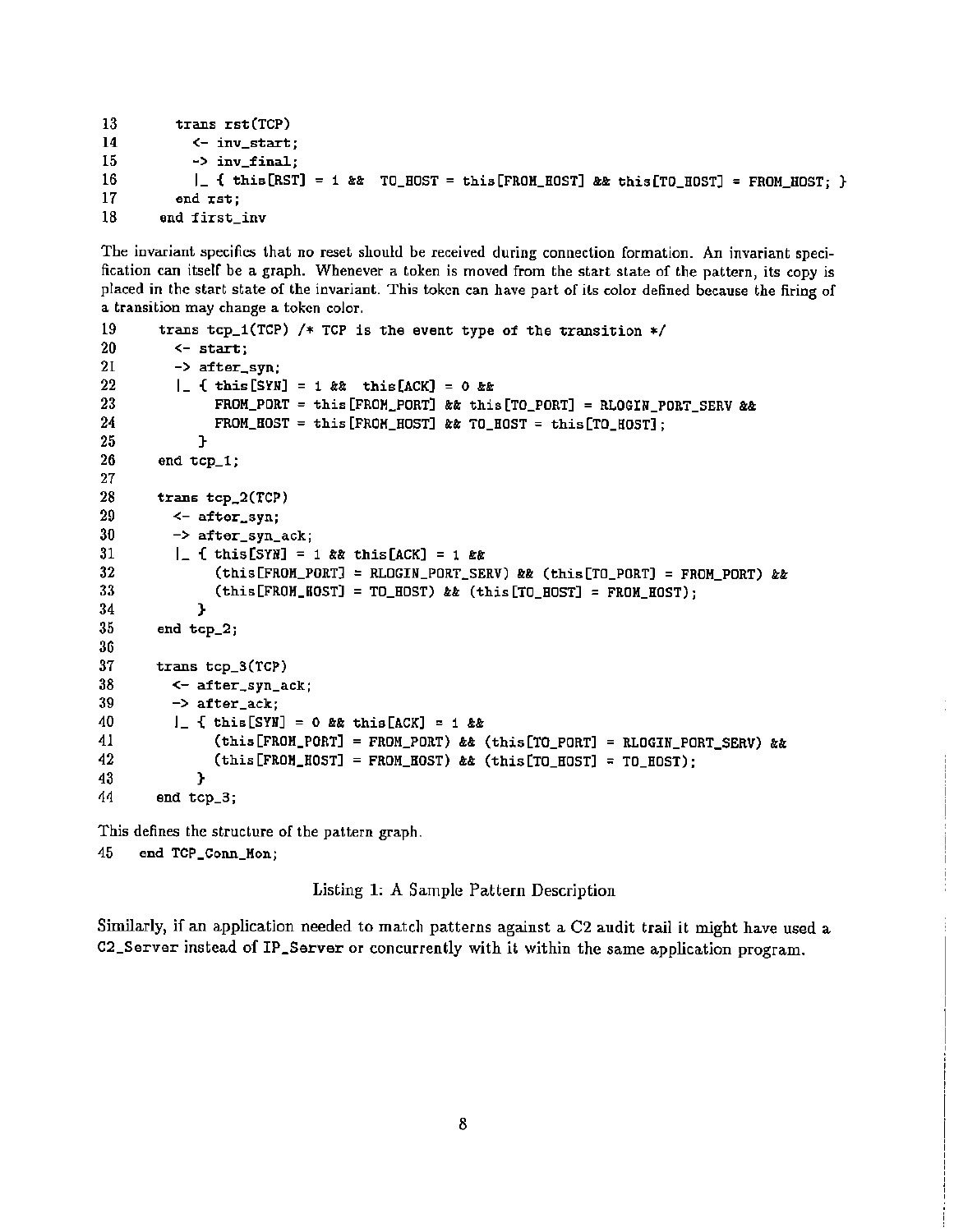#### 3.2 Event Structure

Each event in the event stream is converted to an instance of an event class. For handling IP datagrams this class might be named IP\_event. This class encapsulates all the attributes common to IP datagrams. Derived classes of IP\_event can be used for specifying more specialized types of IP datagrams. For example, TCP\_event and UDP\_event can be derived to represent TCP and UDP datagrams. Each event object can identify its type through its type() member function. This is used by the server to dispatch the event to the appropriate patterns. All the data belonging to the event is made available through its member functions. This mechanism encapsulates the organization of data in the event which may he system dependent in general. The description of all the event classes is what constitutes the backend of the system and is one of the few system dependent layers.

#### 3.3 Server Structure

For each event, the server looks at its type and consults a dynamically maintained table of patterns that have requested events of that type. It then calls the Patproc procedure of each such pattern. Patproc is a procedure associated with every pattern (its member function) that handles events for it. This approach to handling events is similar to the approach taken in Microsoft Windows [Pet92]. Events of interest are requested by patterns when they are instantiated by the server.

Events are dispatched to patterns based on the priority of the pattern. Patterns are placed in queues at the appropriate priority level, and patterns are serviced in each queue in a round robin fashion. This ordering of patterns by priority assumes that on the average, an event can be dispatched to all the patterns requesting it in a *time* less than the average time of generation of an event. If this requirement is not met, patterns up to a certain level in priority may be perpetually starved. We have not provided for any aging of patterns in this design, such mechanisms can be added. Pictorially this looks like



#### 3.4 Summary

The use of an event stream requires the creation of two classes. An event class that is the root class of all events provided in the event stream and a server class that parses pattern descriptions, instantiates them and manages them on its data structures. The server class interacts with the event class by converting raw events into objects of this class and dispatching them. The inter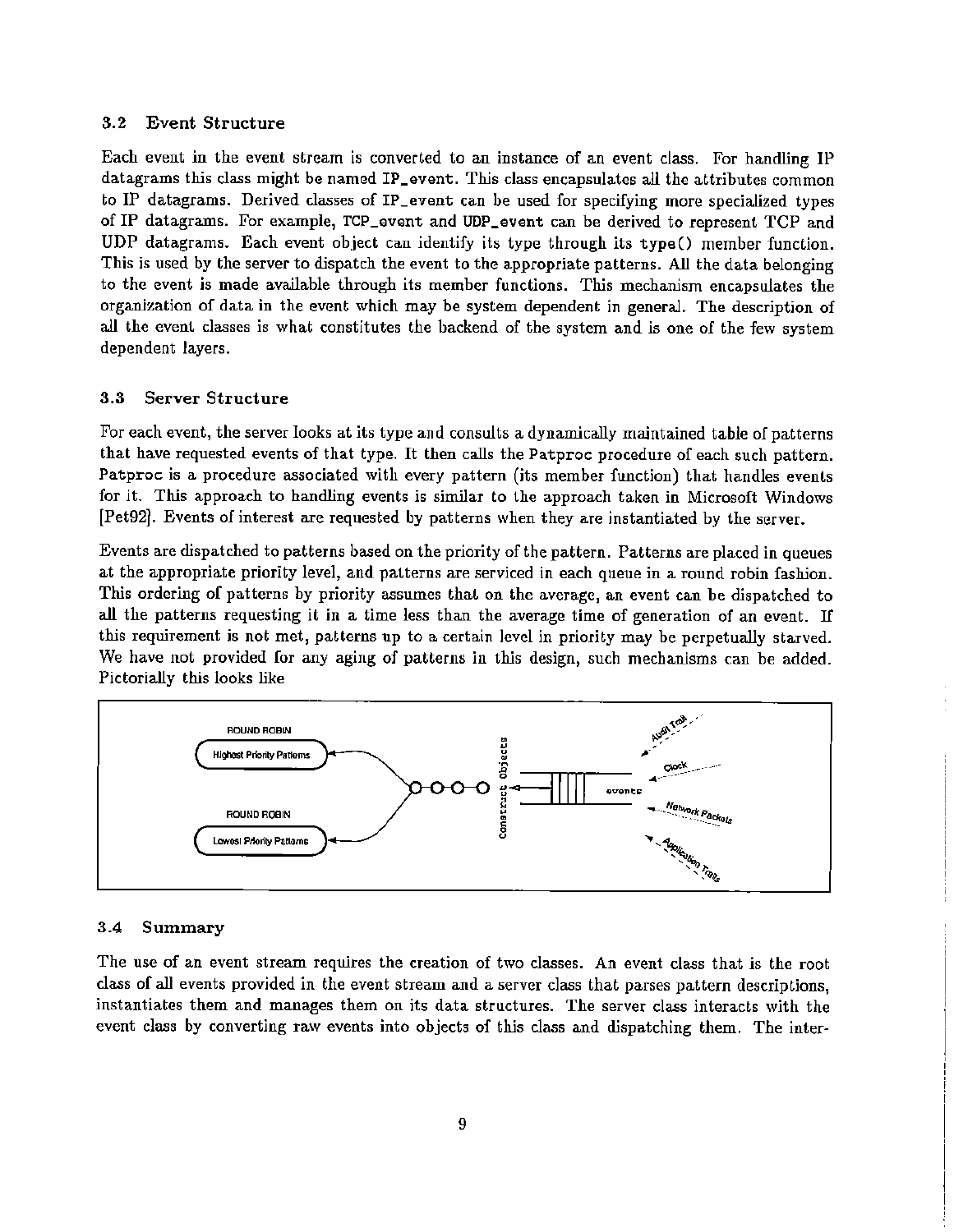relationship between the various classes is shown in fig. 2. Class names bounded by dotted boxes are abstract classes. The functions identified within these boxes are the pure virtual functions of these classes.



Figure 2: Inter-relationship between the various classes in the detector.

Use of pattern and application global variables discourages parallelism in exercising several tokens simultaneously when several multi-processor threads are available. Several available threads, can, however, simultaneously exercise tokens in different patterns. Application and pattern global variabIes should ideally become read-only once matching begins so that concurrency of access to these variables is possible.

#### 4 Implementing the Server

This section describes how a server class (e.g. IP\_Server) is implemented in our library. The event class associated with the server class is completely encapsulated in the server class and is not visible to the application. The heart of the server class is the member function that translates a pattern description into  $C++$  code that implements the pattern [sec. 4.1]. Because our language for describing patterns is a straightforward representation of the pattern structure, translation into an automaton is direct. Syntactic structures introduced in the language often translates directly into functions that are invoked to perform the operation. Sec. 4.2 describes what the translated automaton looks like, particularly the procedure that accepts incoming events from the server and exercises the automaton with it.

#### 4.1 Server::parse()

The server class associated with each event stream is responsible for translating patterns specific to the event stream. For each pattern (each pattern name is unique), the translation performs the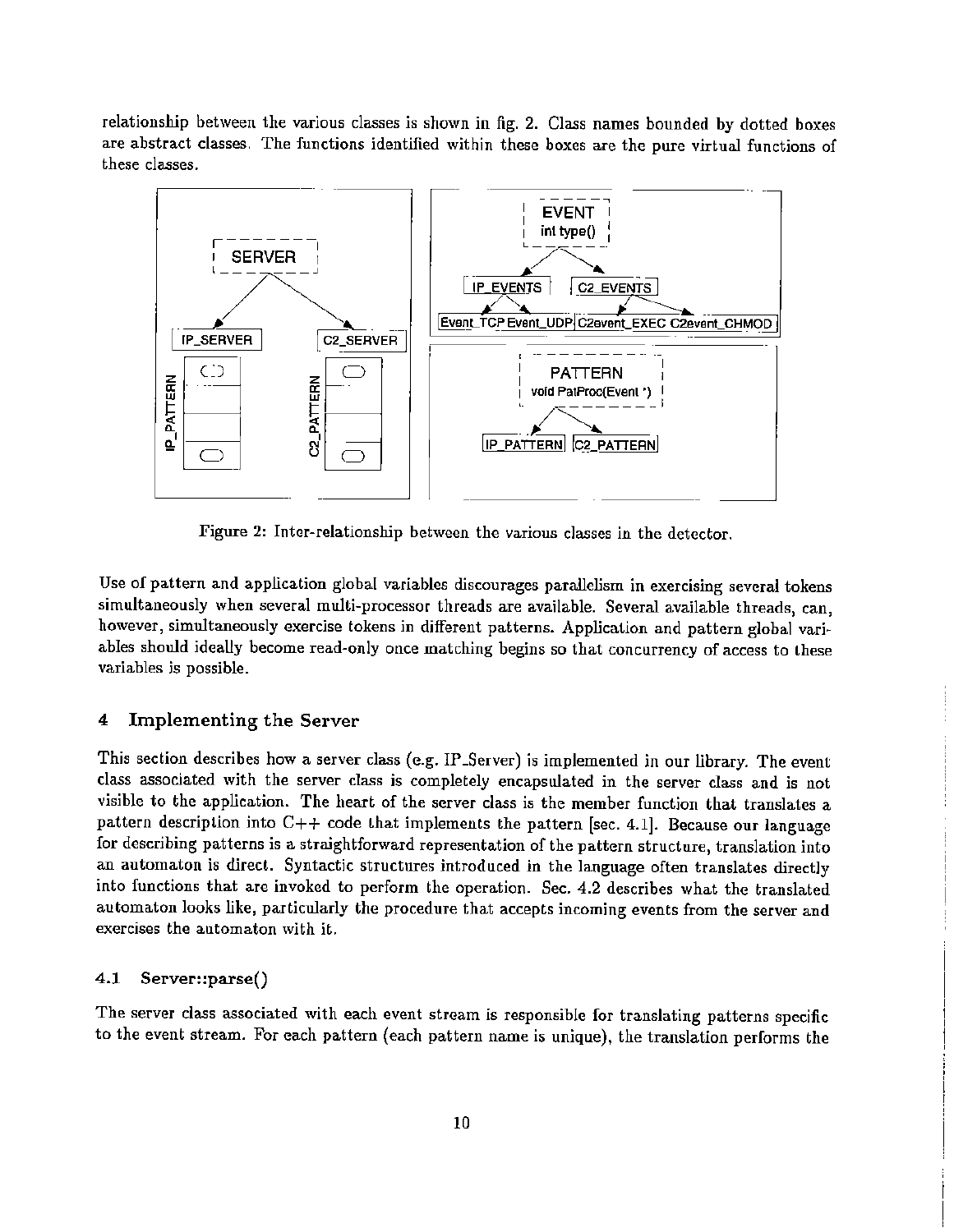following actions:

- 1. It generates a  $C++$  class representing the pattern (IP\_TCP\_Conn\_Mon in our example) with all the pattern global variables as static data members of the class (none in our example).
- 2. It generates a token class (IP\_TCP\_Conn\_Mon\_Tok) that represents tokens associated with that pattern). The token class has private data members corresponding to each pattern local variable and corresponding public functions to access them. In our example these are FROM\_PORT, FROM\_HOST, TO\_PORT and TO\_HOST. These were declared in lines 4 and 5 of listing 1.
- 3. Each guard expression associated with a transition is re-written with severalsyntactic changes:
	- Pattern local variable references are substituted by calls to token member functions.
	- Certain operations are syntactically changed to library calls, for example, the pattern matching operator  $=$  is changed to a call to a regular expression matching routine.
	- Calls of the form this  $[...]$  are changed to member function calls to the appropriate event object. Sec for example line 22 of listing 1.
	- Pattern global variable references are changed to Pattern static references.
- 4. A PatProc procedure is generated for the pattern to handle events for the pattern, in our example its signature would be IP\_TCP\_Conn\_Mon: :PatProc(IP\_Event \*).

### 4.2 Pseudo code for the generated PatProc

The heart of a pattern is its PatProc which exercises its automaton on each event that the pattern has requested. Fig. 3 shows the pseudo code of a sample PatProc. For each incoming event, all transitions labeled with that type are tested to see if they fire, i.e. whether the event and the unified token formed by unifying tokens drawn from each input state of the transition satisfy the guard at the transition. All tokens residing in *nodup* states that comprise the unified token are marked for later deletion. Tokens that are added to output states of a transition as a result of its successful firing wait to be added to the states until all transitions have been tried. Then the tokens are added into all the states. When an invariant is satisfied, i.e. a token reaches the final state of the invariant, all the tokens related to the token are destroyed.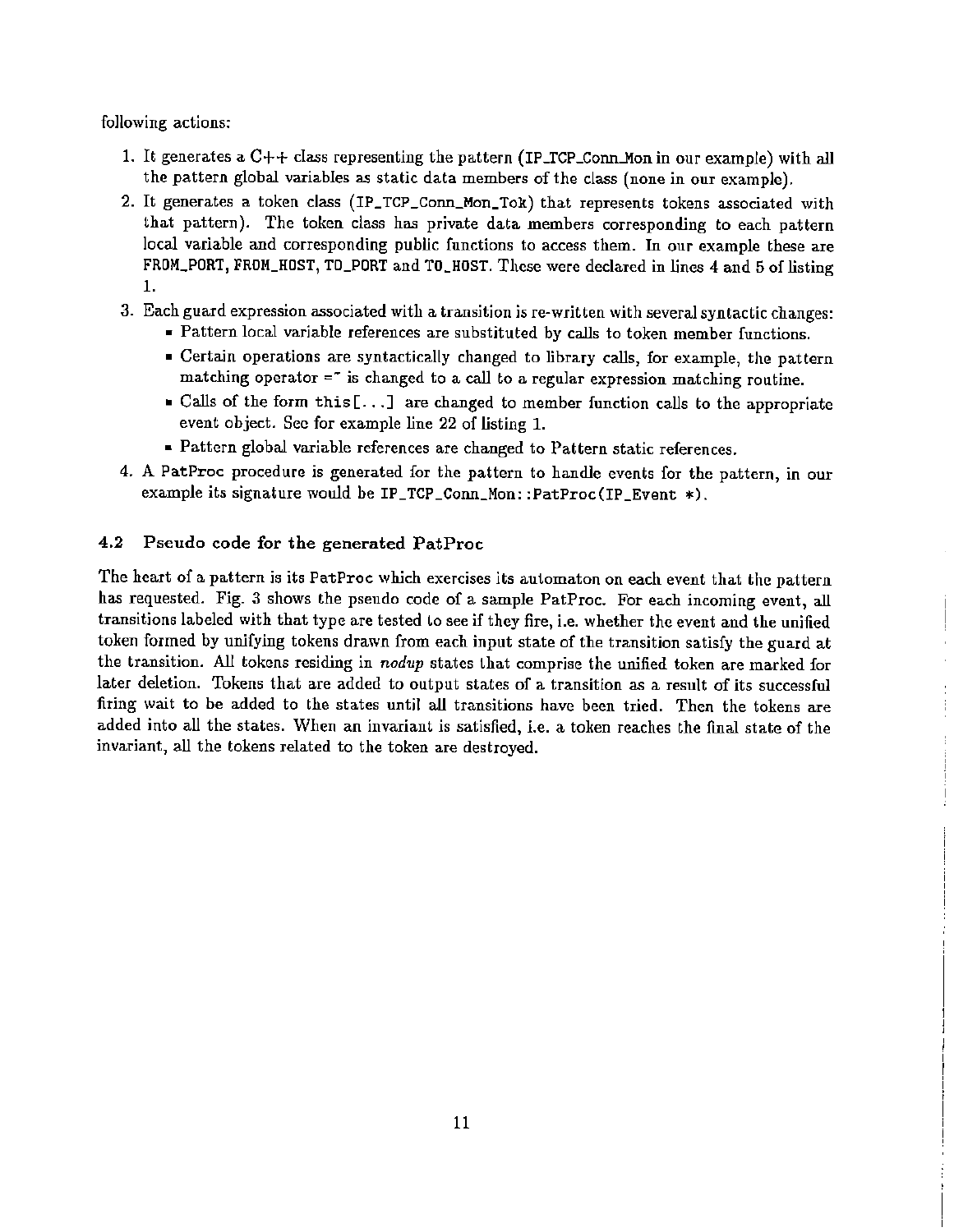```
IP_TCP_CoDn_Hon: :PatProc(Event *e)
{
  for (all transitions in pattern and invariants of type e->type())
   {
      for (all token sets formed by taking one token from each input of this transition)
      \overline{A}if (the token set does not unify) continue;
         if (the token set fails the guard) continue;
         mark all tokens in this set belonging to nodup states for later deletion;
         put a copy of this token in each successor of this transition;
         if (one of the input states of this transition is a pattern start state)
            put a copy of this token in the start state of each invariant;
     }
  }
  clock the states to merge tokens at its input with tokens already in the state;
  eval post actions for all tokens in the final state and free them;
  delete all marked tokens from all nodup states;
  process all invariant final states;
)
```
Figure 3: Pseudo code of a sample PatProc.

#### 5 Design Choices

By far the most significant consideration guiding the design was the run-time efficiency of the detector. For misuse detection using a C2 generated audit trail one might reasonably expect to process events (audit records) at the rate of  $50K-500K/\text{user/day}$  [Sma95]. Furthermore, any computer resource required for matching patterns reduces the availability of these resources for general use. We therefore decided not to interpret the pattern automata by using table lookups to determine the pattern structure but instead to compile the pattern description into an automaton. This also has the benefit of compile time optimizations of guard expressions present in the pattern. As the generated code realizing the automaton did not need to be "user friendly", we tried to make it more efficient by using functions as little as possible to avoid function call overhead in cases where functions could not be inllned. This often meant that data structures manipulated by the various pieces of the generated automaton were not encapsulated and were manipulated directly by these pieces. This has not proved to be a problem as the routines that generate this "program" are structured and the generated program logic can be deciphered by following the structure and logic of the generating routine.

The overriding constraint of efficiency combined with the requirement to dynamically create and destroy patterns meant that automaton descriptions be compiled and dynamically linked for the purpose of matching. An additional benefit of the dynamic creation of patterns is that new patterns can be created within an executing program based on its logic and execution flow. For example, it might be desirable to instantiate specific patterns for matching based on the type and degree of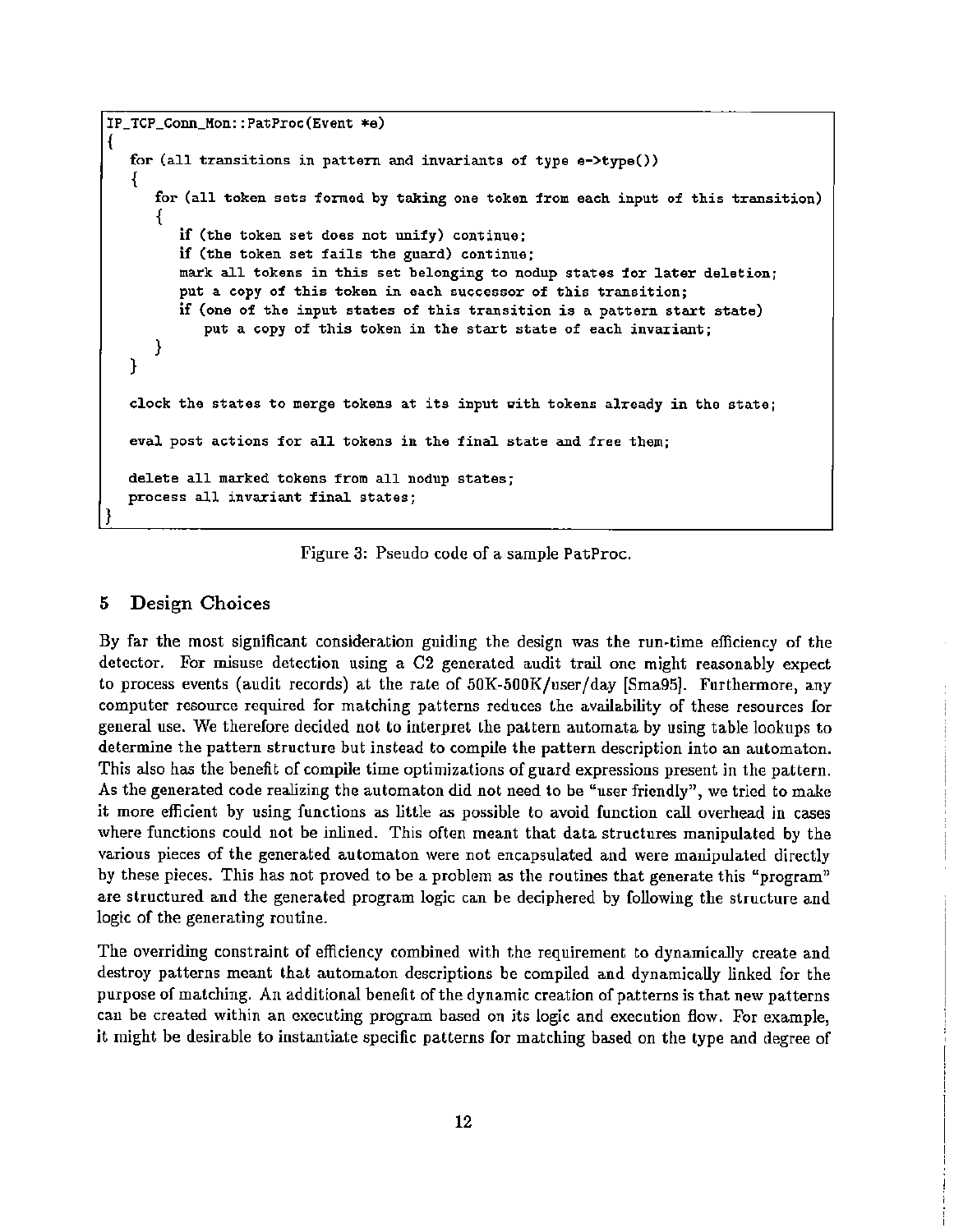suspicious activity observed. Such patterns may depend on the particular user and other specifics of the suspicious activity.

Our design, which is based on the model of dispatching events to patterns lends itself naturally for distribution. In a distributed design, the event sources (audit trails) may be generated on different machines and their processing on another machine. That is, the patterns, the server and the event sources may all reside on physically different machines. The server can then retrieve events by using any of several well known techniques [BN84, PargO] aud dispatch them to patterns. Although our current implementation is single host based, a distributed implementation should be straightforward.

Our current implementation precludes concurrency of exercising a pattern with several events simultaneously because of order of execution guarantees that can be made in a single threaded architecture. We do not consider that to be a hard limitation on the design because concurrency can be exploited by exercising more than one pattern on the same event. In a system where the expected number of patterns are in the order of a hundred, this does not seem to be a stringent limitation.

A limitation of the current design is that patterns cannot directly use more than one event source. In order to use more than one event source, the disparate sources would have to be canonicalized to one event stream and used in the patterns. Many modern audit trails, for example the SUN BSM, allow the creation of user defined event types and applications can generate their own specific audit records through an API.

#### 6 Performance

We have built and tested a prototype IP\_Server that puts the network interface of a machine running Solaris 2.3 into promiscuous mode and dispatches IP datagrams to its patterns. We are currently in the final stages of the implementation of a C2\_Server that dispatches C2 audit trail events on a Solaris 2.3 machine running the Basic Security Module. Signatures will be written for vulnerability data drawn from COPS [FS91], CERT advisories [CER] and the bugtraq and 8lgm<sup>3</sup> electronic mailing lists. Performance figures for that will be reported in a subsequent paper.

#### 7 Summary

This paper described a possible architecture for structuring a misuse intrusion detector based on pattern matching. The structure is client-server based in which the server obtains events and dispatches them to clients (patterns) which implement the matching procedure specific to their structure. Implementing this structure as a library permits embedding this type of matching within application programs. Our prototype allows the dynamic creation of patterns. These patterns are translated from a description language into  $C++$  code that implements the pattern and dynamically

<sup>&</sup>lt;sup>3</sup>Both lists discuss computer security vulnerabilities, their exploitation and steps for prevention and detection. Bugtraq is issued from bugtraq@crimelab.com and 81gm advisories can be retrieved from fileservObagpuss .demon. co. uk.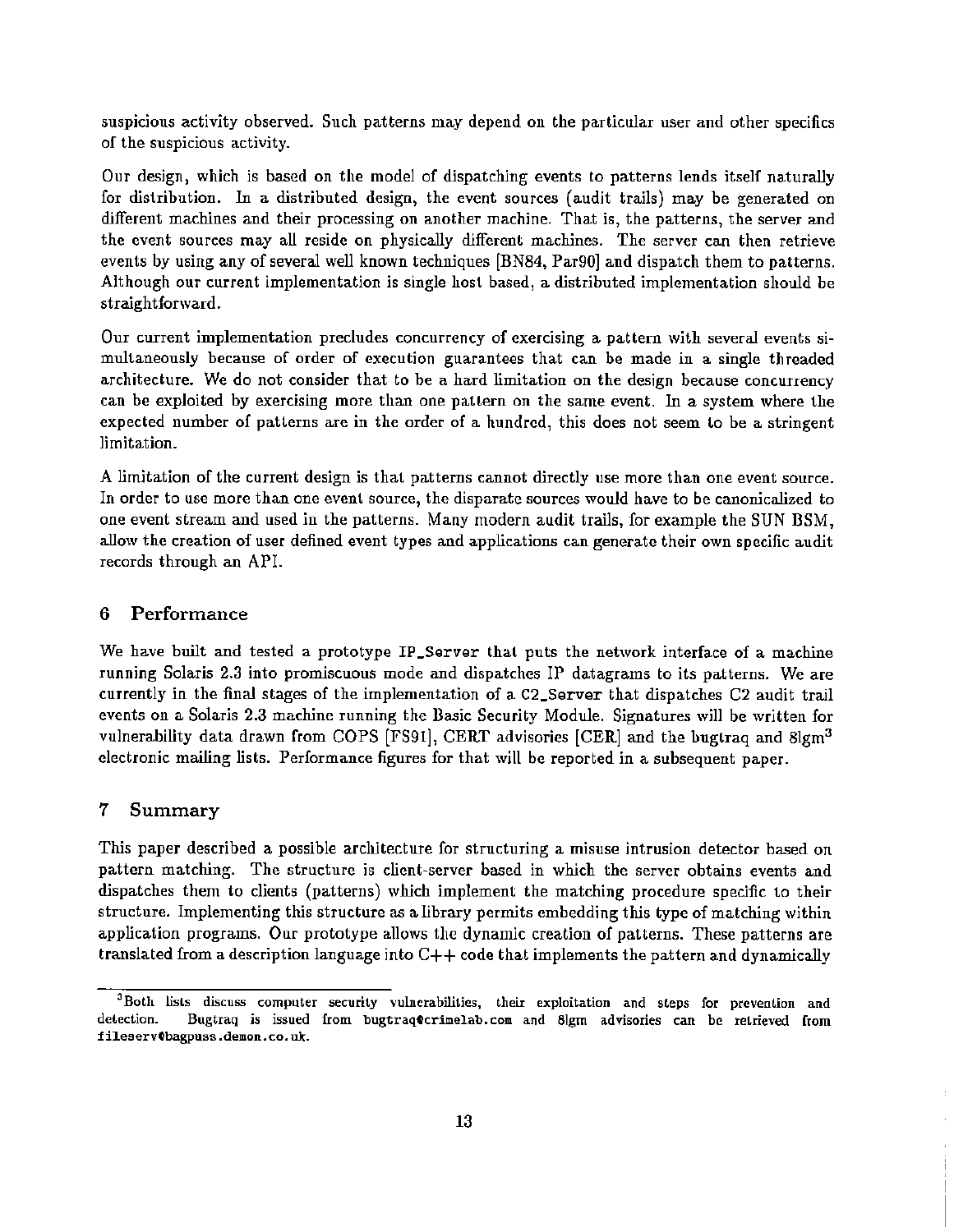links that code into the application.

#### 8 Acknowledgements

We would like to thank all members of the COAST laboratory for their valuable comments on this paper, in particular Christoph Schuba for his extra effort and help with the paper.

#### References

- [BK8S] David S. Dauer and Michael E. Koblentz. NIDX An Expert System for Real-Time Network Intrusion Detection. In *Proceedings* - *Computer Networking Symposium,* pages 98-106. IEEE, New York, NY, April 19S5.
- [BN84] Andrew D. Birrell and Bruce Jay Nelson. Implementing Remote Procedure Calls. ACM *Transactions on Computer Systems,* 2(1):39-59, February 1984.
- [CER] Available by anonymous ftp from cert.sei.cmu.edu:/pub/cert\_advisories.
- [Com91] Douglas E. Comer. *Internetworking with TCPlIP,* volume 1. Prentice Hall, 2nd edition, 1991.
	- [FS91J Daniel Farmer and Eugene Spafford. The COPS Security Checker System. Technical Report CSD-TR-993, Purdue University, Department of Computer Sciences, September 1991.
- [HCMM92] Naji Habra, B. Le Charlier, A. Mounji, and I. Mathieu. ASAX: Software Architecture and Rule-based Language for Universal Audit Trail Analysis. In *Proceedings of ESORICS* 92, Toulouse, France, November 1992.
	- [Hoa74J C. A. R. Hoare. Monitors: An Operating System Structuring Concept. *Communications of the ACM,* 17(10):549-557, 1974.
	- [llg92] Koralllgun. USTAT: A Real-Time Intrusion Detection System for UNIX. Master's thesis, Computer Science Department, University of California, Santa Barbara, July 1992.
	- [Jen92] Kurt Jensen. *Coloured Petri Nets Basic Concepts* 1. Springer Verlag, 1992.
	- [KS94a] Sandeep Kumar and Eugene Spafford. A Taxonomy of Common Computer Security Vulnerabilities based on their Method of Detection. (unpublished), June 1994.
	- [KS94b] Sandeep Kumar and Eugene Spafford. An Application of Pattern Matching in Intrusion Detection. Technical Report 94-013, Purdue University, Department of Computer Sciences, March 1994.
	- [KS94c] Sandeep Kumar and Eugene H. Spafford. A Pattern Matching Model for Misuse Intrusion Detection. In *Proceedings of the 11th National Computer Security Conference,* pages 11-21, October 1994.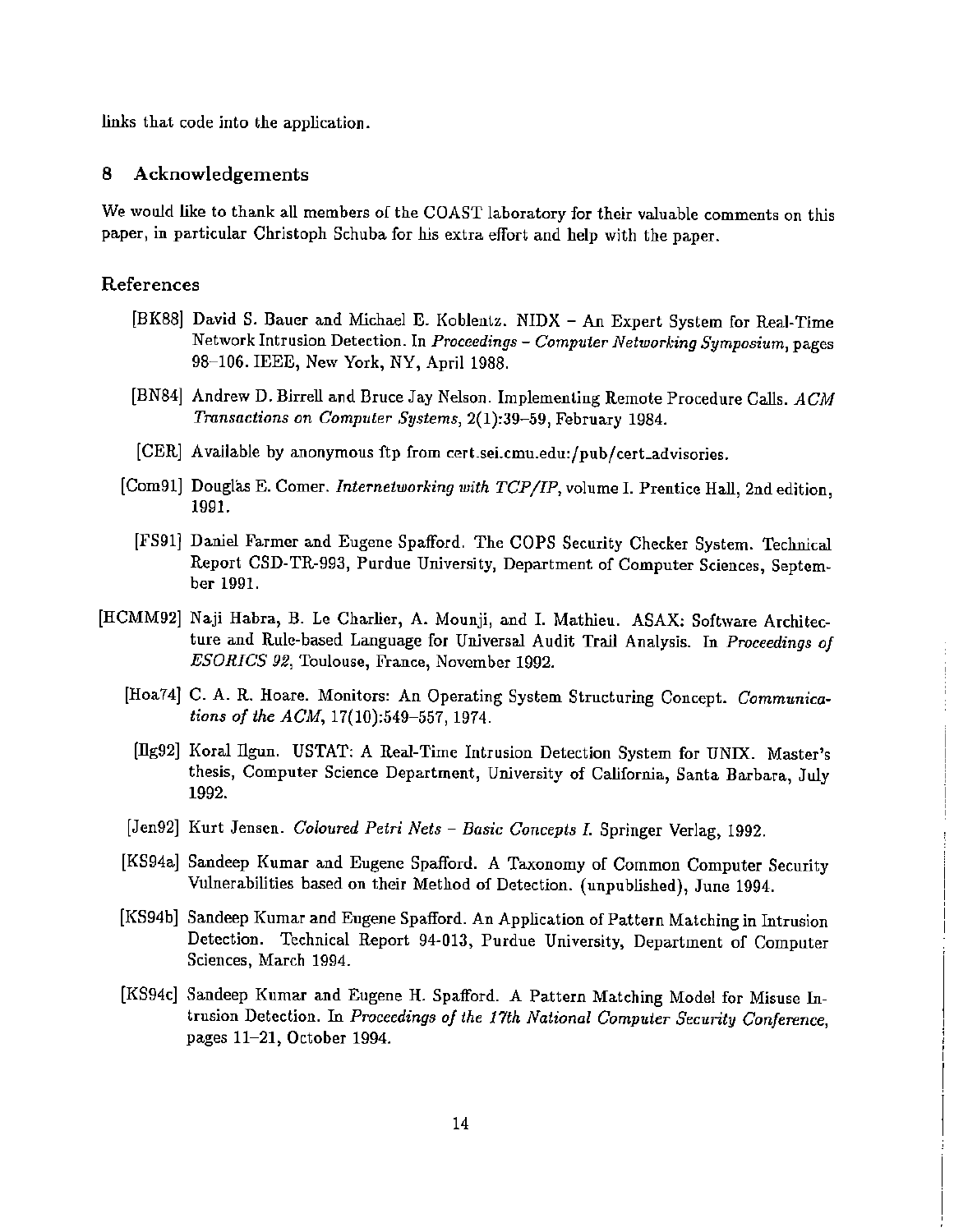- [KS95] Sandeep Kumar and Eugene H. Spafford. Misuse Intrusion Detection Viewed as a Pattern Matching Problem. *Joumal of Computer Security (to be submitted), 1995.*
- [oDS85] Department of Defense Standard. *Department of Defense Trusted Computer System Evaluation Criteria.* Number DOD 5200.28-STD. U.S. Government Printing Office, December 1985.
- [Par90] Graham D. Parrington. Reliable Distributed Programming in C++: The Arjuna Approach. In *USENIX 1990 C++ Conference Proceedings,* pages 37-50, 1990.
- [Pet92J Charles Petzold. *Programming Windows* 3.1. Microsoft Press, 1992.
- [PK92] Phillip A. Porras and Richard A. Kemmerer. Penetration State Transition Analysis A Rule-Based Intrusion Detection Approach. In *Eighth Annual Computer Security Applications Conference,* pages 220-229. IEEE Computer Society press, IEEE Computer Society press, November 30 - December 4 1992.
- [Sma88] Stephen E. Smaha. Haystack: An Intrusion Detection System. In *Fourth Aerospace Computer Security Applications Conference,* pages 37-44, Tracor Applied Science Inc., Austin, TX, Dec 1988.
- [Sma95J Steve Smaha. Talk given at the third Computer Misuse and Anomaly Detection Workshop (CMAD III) in Sonoma, CA, January 1995.
- [Spa89] Eugene Spafford. Crisis and Aftermath. *Communications of the ACM, 32(6):678-687,* June 1989.
- [SSHW88] M. Sebring, E. Shellhouse, M. Hanna, and R. Whitehurst. Expert Systems in Intrusion Detection: A Case Study. In *Proceedings of the 11th National Computer Security Conference,* October 1988.

Ť

#### 9 Appendix

We give here an example signature pattern that can be used to detect a common vulnerability. This is a possible encoding of the 8lgm advisory of 5/11/94. The advisory deals with a vulnerability in the passwd program supplied with the SunOS 4.1.x operating system. This version of passwd allowed any user to specify the password file to be used by it. passwd updates the file as root. Using a program which changes the absolute path of the supplied file at carefully selected points during the execution of passwd, changes can be written at arbitrary places in the file system.

This signature monitors for a process opening a path name twice, once for reading, then for writing in which the object pointed to by the pathname changes. That is:

```
open for read link (link_1)open for write link ({\rm link}_2)
\text{link}_1 \neq \text{link}_2
```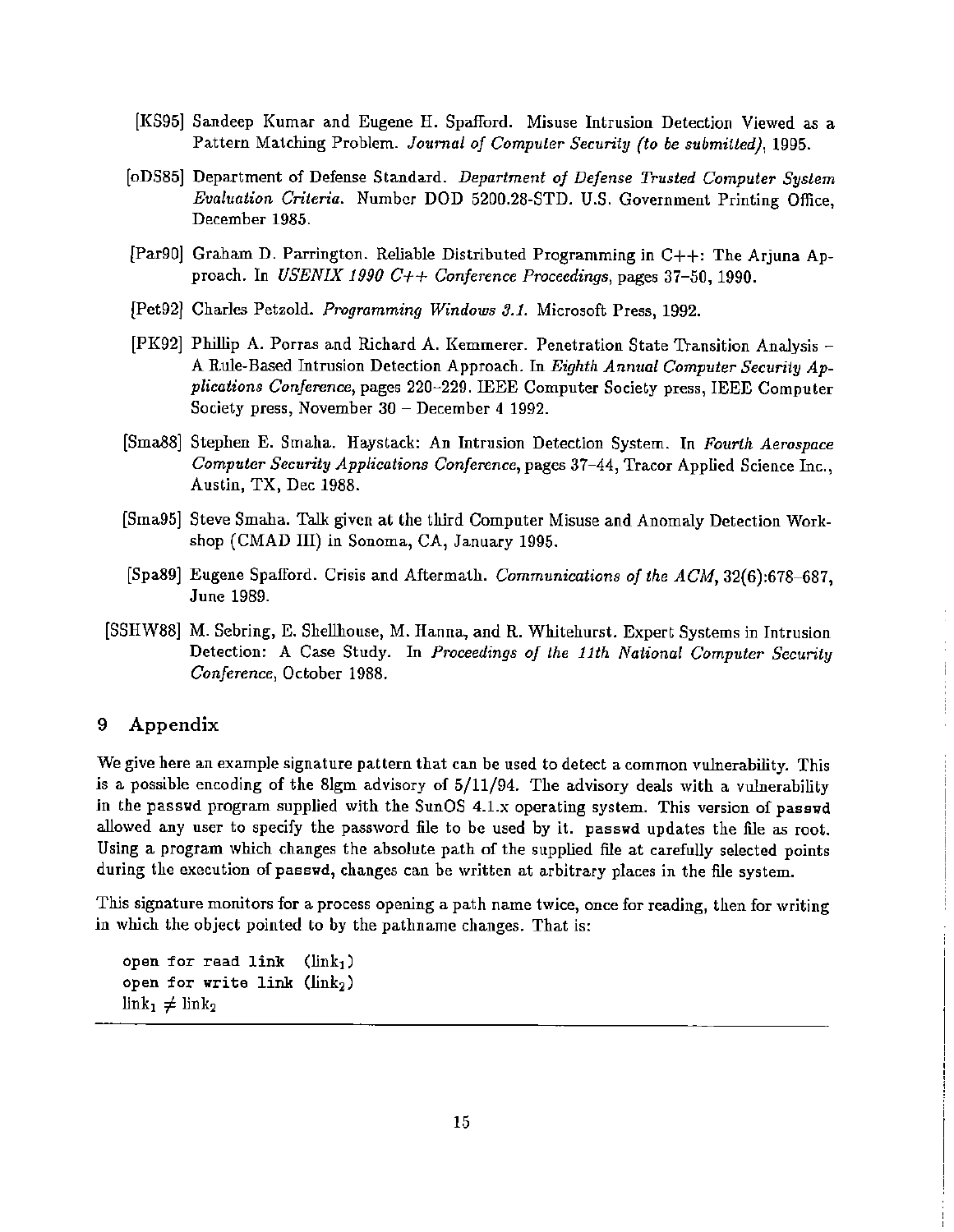```
1 extern int inode(str);
\frac{2}{3}3 pattern passwd_attack "passwd -F" priority 7<br>4 state start:
4 state start;<br>5 nodup state.
5 nodup state after_read;<br>6 state after_write:
6 state after_write;<br>7 int PID, INODE;
7 int PID, INODE;<br>8 str FILE:
          8 str FILE;
\frac{9}{10}10 post_action {<br>11 printf("Pid
          printf("Pid '/d opened different links (same path) for reading & uriting '/s\n", PID, FILE);<br>}
12 }
\frac{13}{14}14 neg invariant inv /* negative invariant */<br>15 state start inv. final inv:
             state start_inv, final_inv;
16
17 trans proc_exit(EXIT)<br>18 <- start_inv:
18 \leftarrow start\_inv;<br>19 \leftarrow \text{final inv}:
19 -> final_inv;<br>20 1 f this PID
20 \blacksquare \blacksquare { this [PID] = PID; }<br>21 end proc exit;
21 end proc_exit;<br>22 end inv:
          end inv;
```
Tne invariant garbage collects all tokens related to partial matches for a particular process once the process has exited.

```
23 /* pattern description follows */<br>24 trans read(OPEN R)
24 trans read(OPEN_R)<br>25 <- start:
25 \leftarrow start;<br>26 \rightarrow after
26 -> after_read;<br>27 1. { this[ERR]
27 1. { this [ERR] = 0 && PID = this [PID] && islink(this [OBJ]) &&<br>28 1NODE = inode(this [OBJ]) && FILE = this [OBJ]: }
28 INODE = inode(this[OBJ]) \hat{z}\hat{z} FILE = this[OBJ]; }<br>29 end read:
           end read;
```
Whenever the process successfully opens a path which is a link, its inode is stored. Link may be a symbolic link or a link to a file object with a reference count  $> 1$ .

```
30 trans write1(OPEN_W)
31 <- after_read;
32 \rightarrow after\_write;33 1 | { this [ERR] = 0 & & PID = this [PID] & & islink(this [OBJ]) & & 34 1 NODE = inode (this [OBJ]) & & FILE = this [OBJ];
               INODE = inode(this[OBJ]) && FILE = this[OBJ];<br>}
35 }
36 and vrite1;
```
The SUN BSM auditing mechanism generates an event for each option combination of the open system call. This transition detects the case when an open for read is followed by an open for write with create. The other write transitions following this one detect the case when the open for read is followed by other kinds of open for write. Pictorially this looks like: